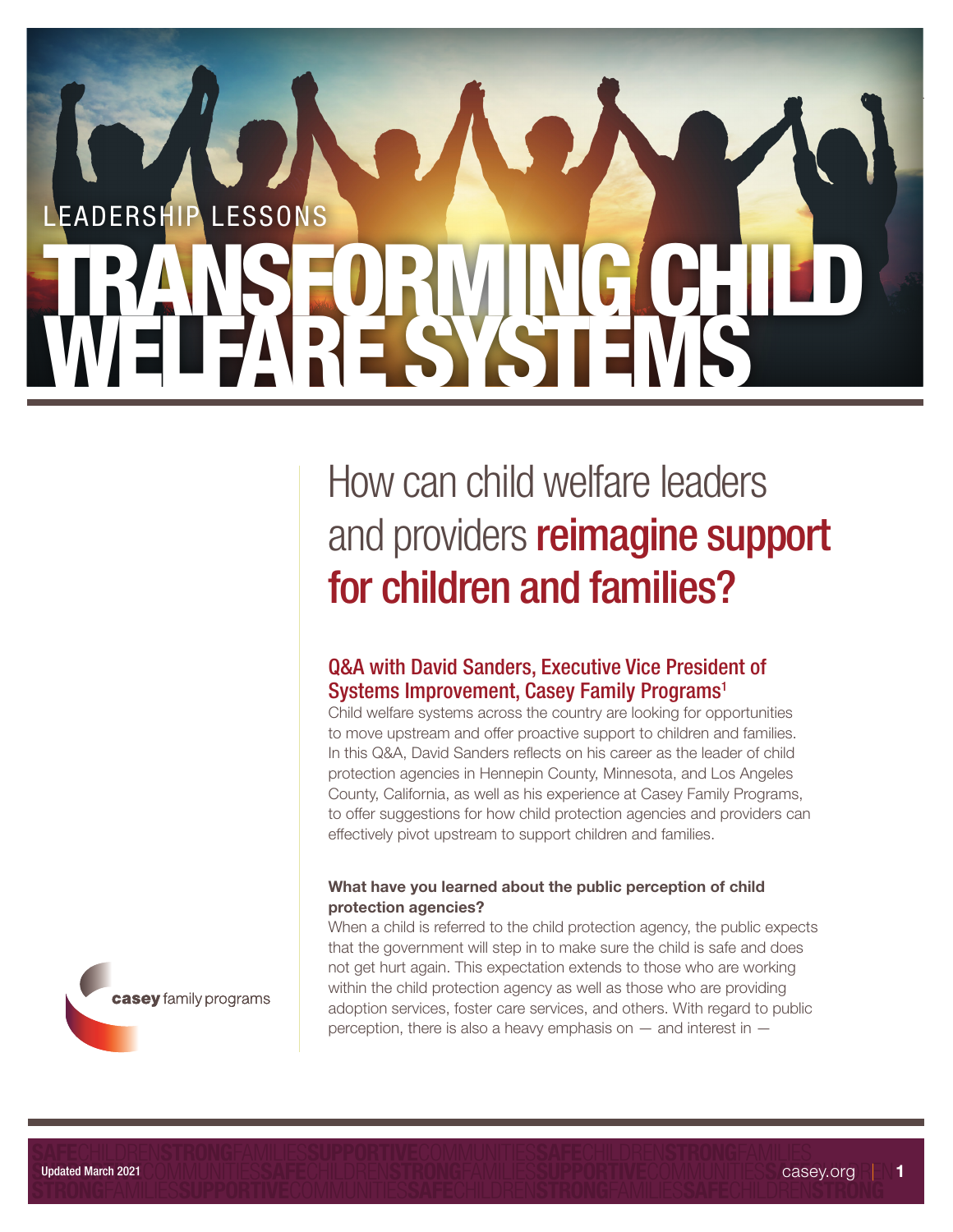getting kids adopted. It is difficult for the public to understand why it takes more than a few months to get children adopted.

I would invite you to think about whether we are meeting those public expectations. Two key data points address that question. First, over the last 10 years or so, child fatalities due to child abuse or neglect have increased in this country in spite of a decline in the overall child mortality rate. We could argue that children are safer today than they have ever been from accidents and diseases, but unfortunately the same is not true for abuse and neglect. Second, and in spite of incredible efforts by child welfare professionals across the country, more than 20% of children in foster care stay for longer than two years. If I were to ask my neighbors if those two statistics suggest things are headed in the right direction, they would say no. And that's the information that most people have to assess the system that we work in.

Dr. Jack Shonkoff leads the [Center on the Developing](https://developingchild.harvard.edu/)  [Child](https://developingchild.harvard.edu/) at Harvard University, which is doing incredible work to understand child development and brain science. He shared with me that when he was a young physician, if a child came into his office with childhood leukemia, there was a 90% chance that child would not survive. Fast forward to today: If a child comes in with childhood leukemia, the mortality rate is now less than 10%. If you look at the field of child protection, we do not have something similar to point to that shows that we have improved anything.

#### How do we begin to address the status quo in child welfare?

First, think about the families served by the child welfare system. Among those families, how many are on a waiting list to receive substance abuse treatment, and who are the families that are waiting? Do you accept that as routine and normal, or is that something that jars you as being unjust? If your children were removed from your home and you were told you couldn't even begin the process of getting your children back until you waited three or four months just to get into treatment, how would you respond?

Second, is it acceptable to move children in foster care from one placement to the next? I have seen countless situations where young people will share a story of their experience in care and talk about living in 20 or 25 different homes. While each of those moves may have seemed to be the right decision at the time, the reality for that young person is tragic. We can lose perspective about how devastating this can be, and we must think about the role we each play in that dynamic.

We are working hard within the field of child welfare — perhaps too hard — and may lose perspective or become inoculated to understanding the experience of families. We continue to struggle to have meaningful impact, and our incredible and dedicated staff often feel overwhelmed. These factors can all hinder your performance. The weight of the system makes exceptional performance difficult.

It is critical to be clear about what success looks like because often there is no underlying agreement. I define success as children being safe and thriving within their own families. How do you measure success? If you were to give the child welfare system in your community a grade, would it be an "A"? Given the importance of what we do, an affirmative answer is really the only one that is acceptable.

#### What are your thoughts on advancing racial equity?

Black and American Indian children are overrepresented in the child welfare system. The reality is that there are certain functions that every child protection agency carries out that contribute to racial disproportionality. Every system has a hotline and mandated reporting, and every system conducts child protection investigations, and provides foster care and group care.

We have to explore the data, ask questions. Do we believe each of these system functions is working as optimally? What is happening at each of these decision points with regard to race? For example, if mandated reporters are reporting many more children of color, why is that? If there is overrepresentation among Black or American Indian children at different points in the system, what are the implications of that? Where do we focus our resources?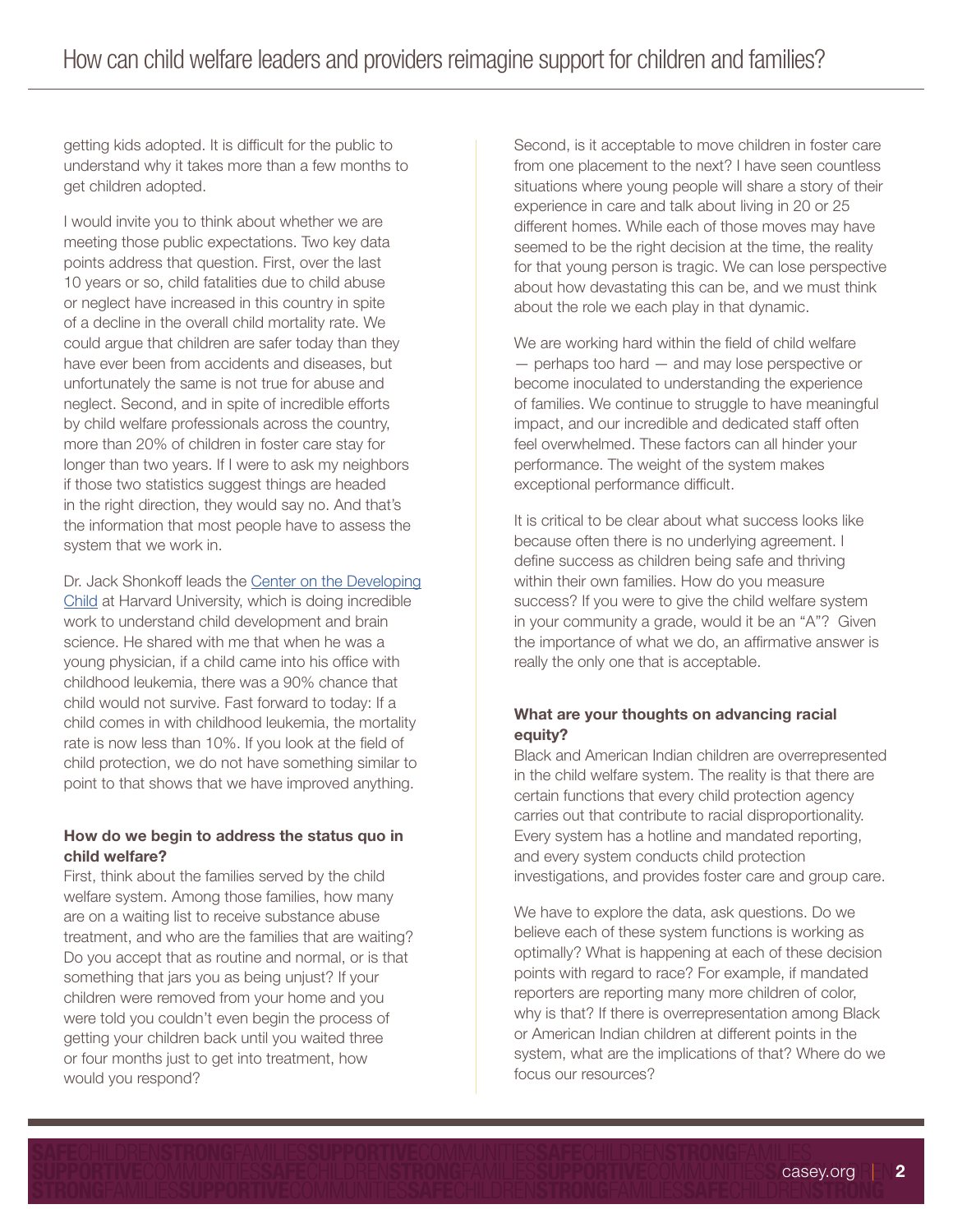#### If you were an administrator today, where would you focus resources and effort?

Our focus should be on every child being with a family. I'm more convinced of that now than ever. That doesn't mean most children need families: that means every single child needs a family. [Group homes should be](http://www.casey.org/jeremy-kohomban-qanda)  [re-envisioned](http://www.casey.org/jeremy-kohomban-qanda) to provide different kinds of support and services. We would not choose to have our own children in institutional settings, so why is it acceptable for any child? We need to do better for every child. For example, in jurisdictions that have reduced the use of group care, many staff and facilities formerly devoted to group care are instead being used to strengthen reunification and to support birth parents. There is plenty of work to do: every community needs family [treatment centers,](https://www.casey.org/family-based-residential-treatment/) [family resource centers](https://www.casey.org/family-resource-centers/), voluntary respite providers, and [quality family time,](https://www.casey.org/family-time/) and these are all things that staff who have worked in group care settings can provide.

We also need to focus on the front door of the system. I had the opportunity to chair the national [Commission](https://www.alliance1.org/web/within-our-reach/about-within-our-reach.aspx)  [to Eliminate Child Abuse and Neglect Fatalities](https://www.alliance1.org/web/within-our-reach/about-within-our-reach.aspx). It is the only commission that has ever been created on child protection that reported to both the President and Congress, so it was an incredible opportunity to travel the country and learn what was going on in the field. If there is one thing all the commissioners appointed to the committee agreed on, it was that the child protection agency intervenes too late, after children

have already been hurt. For our own children, ensuring safety only after harm has already been done would not be acceptable. We need to make sure children are free from abuse and neglect in the first place.

#### How can we intervene earlier to ensure child safety?

[We know a lot](https://www.casey.org/seven-strategies-to-reduce-child-fatalities/) about which children are at greatest risk: 50% of child abuse and neglect fatalities occur among children under age 1, and 80% are children birth to age 5. Look at how we offer services across the system: Much more time is generally spent with older youth than with infants and toddlers. The system can also be overwhelmed with conducting investigations in response to calls to the child protection hotline for circumstances that have nothing to do with abuse and neglect. A little over 20% of calls to the hotline that are screened in for an investigation actually result in a confirmed finding of abuse and neglect. About 10% receive prevention services, and in about 7% of cases, children are removed. That's a lot of kids reported and investigated, but very few being served because they do not need intervention from the child protection system. How do you think the public feels about that? How do you think the families impacted feel about that? I don't ask these questions critically: we have a responsibility and an obligation given the significance of our work to ask questions that propel our field forward.